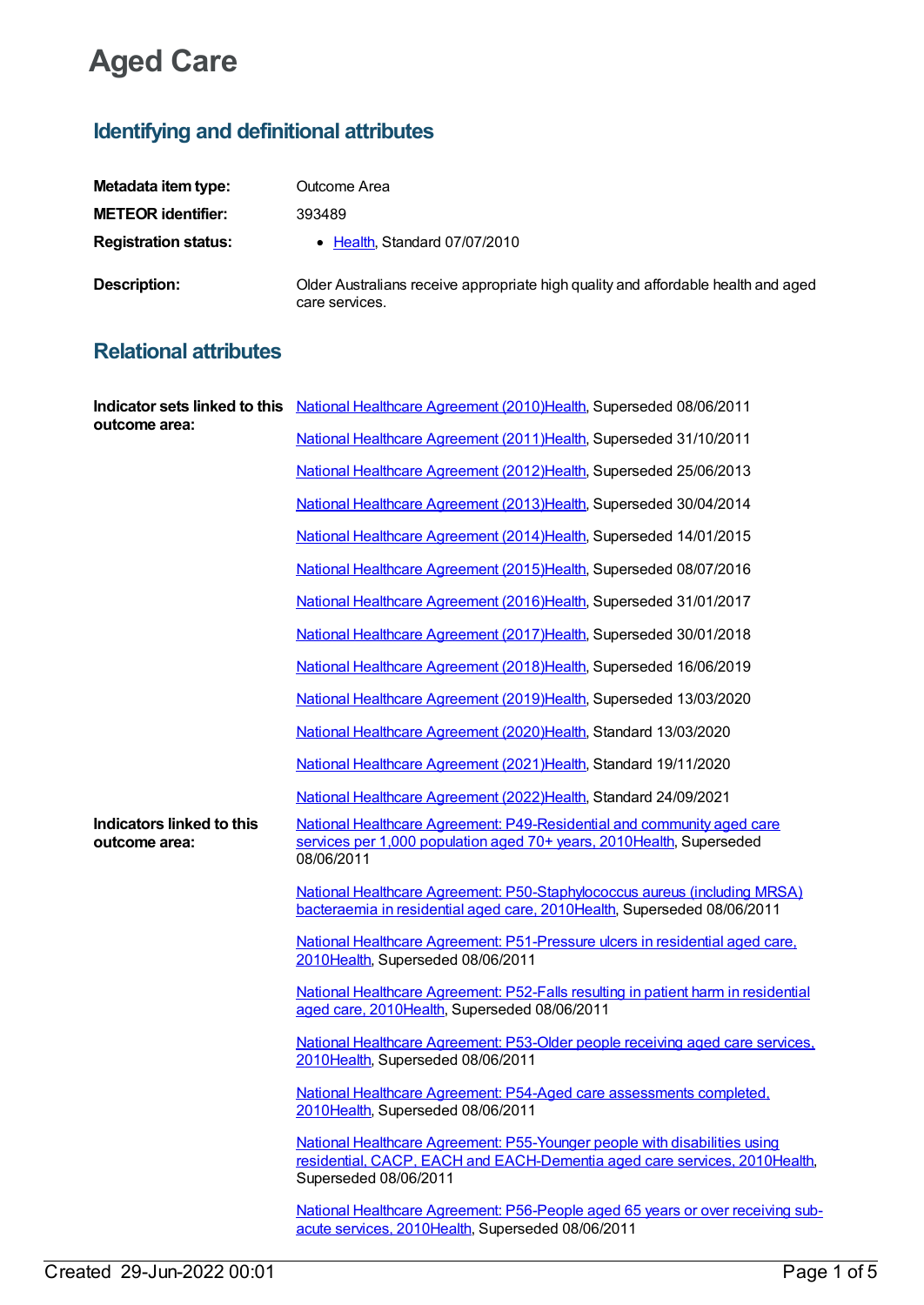National Healthcare Agreement: [P57-Hospital](https://meteor.aihw.gov.au/content/400221) patient days used by those eligible and waiting for residential aged care, 201[0Health](https://meteor.aihw.gov.au/RegistrationAuthority/12), Superseded 08/06/2011

National Healthcare Agreement: PI [26-Residential](https://meteor.aihw.gov.au/content/559014) and community aged care places per 1,000 population aged 70+ years (and Aboriginal and Torres Strait Islander people aged 50-69 years), 201[5Health](https://meteor.aihw.gov.au/RegistrationAuthority/12), Superseded 08/07/2016

National Healthcare Agreement: PI [26–Residential](https://meteor.aihw.gov.au/content/598726) and community aged care places per 1,000 population aged 70+ years (and Aboriginal and Torres Strait Islander people aged 50–69 years), 201[6Health](https://meteor.aihw.gov.au/RegistrationAuthority/12), Superseded 31/01/2017

National Healthcare Agreement: PI [26–Residential](https://meteor.aihw.gov.au/content/630055) and community aged care places per 1,000 population aged 70+ years (and Aboriginal and Torres Strait Islander people aged 50–69 years), 201[7Health](https://meteor.aihw.gov.au/RegistrationAuthority/12), Superseded 30/01/2018

National Healthcare Agreement: PI [26–Residential](https://meteor.aihw.gov.au/content/658479) and community aged care places per 1,000 population aged 70+ years (and Aboriginal and Torres Strait Islander people aged 50–69 years), 201[8Health](https://meteor.aihw.gov.au/RegistrationAuthority/12), Superseded 19/06/2019

National Healthcare Agreement: PI [26–Residential](https://meteor.aihw.gov.au/content/698884) and community aged care places per 1,000 population aged 70+ years (and Aboriginal and Torres Strait Islander people aged 50–69 years), 201[9Health](https://meteor.aihw.gov.au/RegistrationAuthority/12), Superseded 13/03/2020

National Healthcare Agreement: PI [26–Residential](https://meteor.aihw.gov.au/content/716840) and community aged care places per 1,000 population aged 70+ years (and Aboriginal and Torres Strait Islander people aged 50–69 years), 202[0Health](https://meteor.aihw.gov.au/RegistrationAuthority/12), Standard 13/03/2020

National Healthcare Agreement: PI [26–Residential](https://meteor.aihw.gov.au/content/725771) and community aged care places per 1,000 population aged 70+ years (and Aboriginal and Torres Strait Islander people aged 50–69 years), 202[1Health](https://meteor.aihw.gov.au/RegistrationAuthority/12), Standard 19/11/2020

National Healthcare Agreement: PI [26–Residential](https://meteor.aihw.gov.au/content/740826) and community aged care places per 1,000 population aged 70+ years (and Aboriginal and Torres Strait Islander people aged 50–69 years), 202[2Health](https://meteor.aihw.gov.au/RegistrationAuthority/12), Standard 24/09/2021

National Healthcare Agreement: PI [26-Residential](https://meteor.aihw.gov.au/content/497002) and community aged care places per 1,000 population aged 70+ years, 201[3Health](https://meteor.aihw.gov.au/RegistrationAuthority/12), Superseded 30/04/2014

National Healthcare Agreement: PI [26-Residential](https://meteor.aihw.gov.au/content/517628) and community aged care places per 1,000 population aged 70+ years, 201[4Health](https://meteor.aihw.gov.au/RegistrationAuthority/12), Superseded 14/01/2015

National Healthcare [Agreement:](https://meteor.aihw.gov.au/content/496999) PI 27-Number of hospital patient days used by those eligible and waiting for residential aged care, 201[3Health](https://meteor.aihw.gov.au/RegistrationAuthority/12), Superseded 30/04/2014

National Healthcare [Agreement:](https://meteor.aihw.gov.au/content/517660) PI 27-Number of hospital patient days used by those eligible and waiting for residential aged care, 201[4Health](https://meteor.aihw.gov.au/RegistrationAuthority/12), Superseded 14/01/2015

National Healthcare [Agreement:](https://meteor.aihw.gov.au/content/559012) PI 27-Number of hospital patient days used by those eligible and waiting for residential aged care, 201[5Health](https://meteor.aihw.gov.au/RegistrationAuthority/12), Superseded 08/07/2016

National Healthcare Agreement: PI [27–Number](https://meteor.aihw.gov.au/content/598724) of hospital patient days used by those eligible and waiting for residential aged care, 201[6Health](https://meteor.aihw.gov.au/RegistrationAuthority/12), Superseded 31/01/2017

National Healthcare Agreement: PI [27–Number](https://meteor.aihw.gov.au/content/630057) of hospital patient days used by those eligible and waiting for residential aged care, 2017 Health, Superseded 30/01/2018

National Healthcare Agreement: PI [27–Number](https://meteor.aihw.gov.au/content/658477) of hospital patient days used by those eligible and waiting for residential aged care, 201[8Health](https://meteor.aihw.gov.au/RegistrationAuthority/12), Superseded 19/06/2019

National Healthcare Agreement: PI [27–Number](https://meteor.aihw.gov.au/content/698882) of hospital patient days used by those eligible and waiting for residential aged care, 201[9Health](https://meteor.aihw.gov.au/RegistrationAuthority/12), Superseded 13/03/2020

National Healthcare Agreement: PI [27–Number](https://meteor.aihw.gov.au/content/716845) of hospital patient days used by those eligible and waiting for residential aged care, 202[0Health](https://meteor.aihw.gov.au/RegistrationAuthority/12), Standard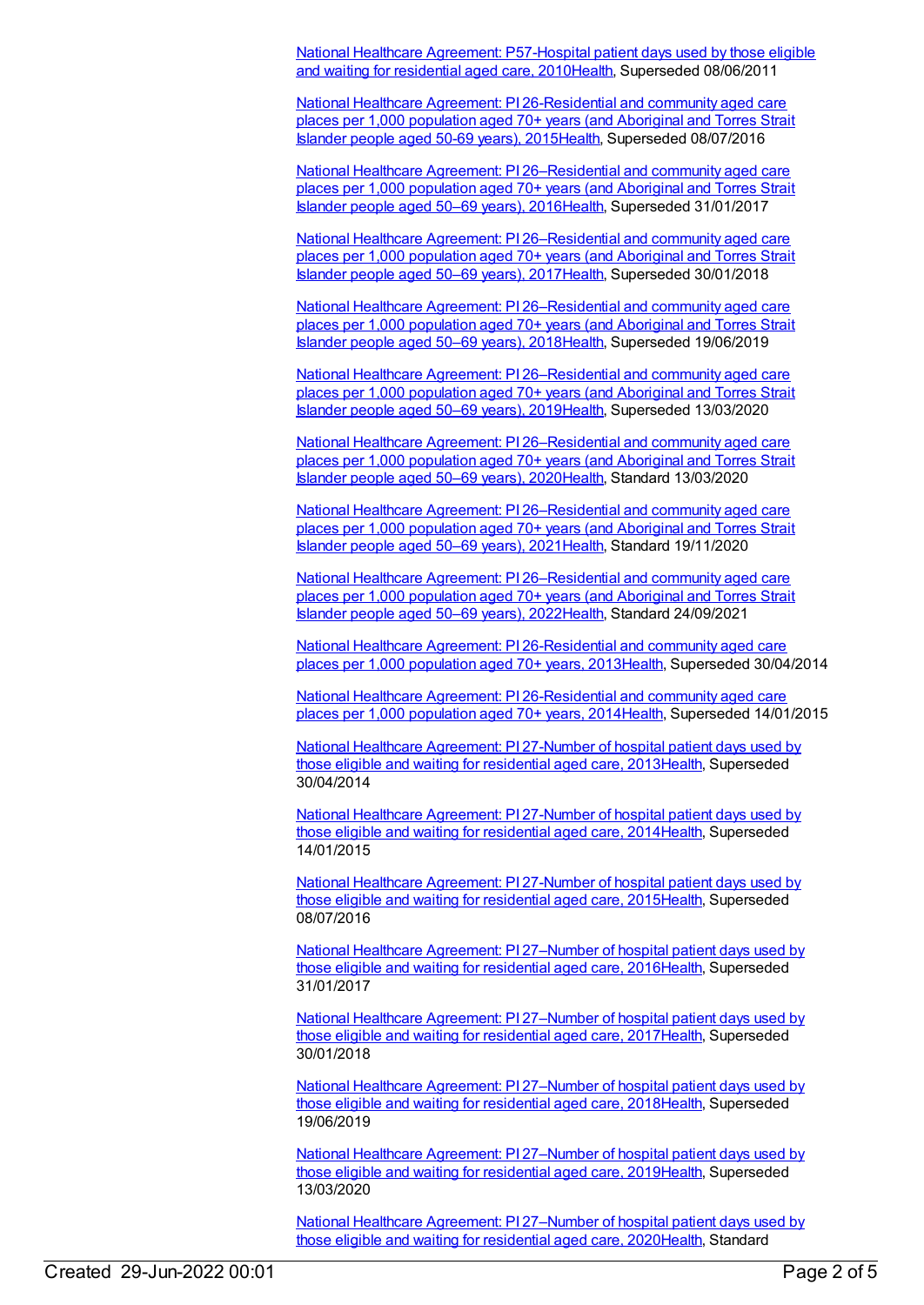## 13/03/2020

National Healthcare Agreement: PI [27–Number](https://meteor.aihw.gov.au/content/725767) of hospital patient days used by those eligible and waiting for residential aged care, 202[1Health](https://meteor.aihw.gov.au/RegistrationAuthority/12), Standard 16/09/2020

National Healthcare Agreement: PI [27–Number](https://meteor.aihw.gov.au/content/740822) of hospital patient days used by those eligible and waiting for residential aged care, 202[2Health](https://meteor.aihw.gov.au/RegistrationAuthority/12), Standard 24/09/2021

National Healthcare Agreement: PI [28-Proportion](https://meteor.aihw.gov.au/content/517625) of residential aged care services that are three year re-accredited 201[4Health](https://meteor.aihw.gov.au/RegistrationAuthority/12), Superseded 14/01/2015

National Healthcare Agreement: PI [28-Proportion](https://meteor.aihw.gov.au/content/496882) of residential aged care services that are three year re-accredited, 201[3Health](https://meteor.aihw.gov.au/RegistrationAuthority/12), Superseded 30/04/2014

National Healthcare Agreement: PI [28-Proportion](https://meteor.aihw.gov.au/content/559010) of residential aged care services that are three year re-accredited, 201[5Health](https://meteor.aihw.gov.au/RegistrationAuthority/12), Superseded 08/07/2016

National Healthcare Agreement: PI [28–Proportion](https://meteor.aihw.gov.au/content/598722) of residential aged care services that are three year re-accredited, 2016[Health](https://meteor.aihw.gov.au/RegistrationAuthority/12), Superseded 31/01/2017

National Healthcare Agreement: PI [28–Proportion](https://meteor.aihw.gov.au/content/630059) of residential aged care services that are three year re-accredited, 2017[Health](https://meteor.aihw.gov.au/RegistrationAuthority/12), Superseded 30/01/2018

National Healthcare Agreement: PI [28–Proportion](https://meteor.aihw.gov.au/content/658475) of residential aged care services that are three year re-accredited, 2018[Health](https://meteor.aihw.gov.au/RegistrationAuthority/12), Superseded 19/06/2019

National Healthcare Agreement: PI [28–Proportion](https://meteor.aihw.gov.au/content/698880) of residential aged care services that are three year re-accredited, 2019[Health](https://meteor.aihw.gov.au/RegistrationAuthority/12), Superseded 13/03/2020

National Healthcare Agreement: PI [28–Proportion](https://meteor.aihw.gov.au/content/716850) of residential aged care services that are three year re-accredited, 2020[Health](https://meteor.aihw.gov.au/RegistrationAuthority/12), Standard 13/03/2020

National Healthcare Agreement: PI [28–Proportion](https://meteor.aihw.gov.au/content/734999) of residential aged care services that are three year re-accredited, 2021 [Health](https://meteor.aihw.gov.au/RegistrationAuthority/12), Standard 19/11/2020

National Healthcare Agreement: PI [28–Proportion](https://meteor.aihw.gov.au/content/740820) of residential aged care services that are three year re-accredited, 2022[Health](https://meteor.aihw.gov.au/RegistrationAuthority/12), Standard 24/09/2021

National Healthcare Agreement: PI [29-Proportion](https://meteor.aihw.gov.au/content/496860) of residential aged care days on hospital leave due to selected preventable causes, 2013[Health](https://meteor.aihw.gov.au/RegistrationAuthority/12), Superseded 30/04/2014

National Healthcare Agreement: PI [29-Proportion](https://meteor.aihw.gov.au/content/517623) of residential aged care days on hospital leave due to selected preventable causes, 2014[Health](https://meteor.aihw.gov.au/RegistrationAuthority/12), Superseded 14/01/2015

National Healthcare Agreement: PI [29-Proportion](https://meteor.aihw.gov.au/content/559008) of residential aged care days on hospital leave due to selected preventable causes, 2015[Health](https://meteor.aihw.gov.au/RegistrationAuthority/12), Superseded 08/07/2016

National Healthcare Agreement: PI [29–Proportion](https://meteor.aihw.gov.au/content/598720) of residential aged care days on hospital leave due to selected preventable causes, 2016[Health](https://meteor.aihw.gov.au/RegistrationAuthority/12), Superseded 31/01/2017

National Healthcare Agreement: PI [29–Proportion](https://meteor.aihw.gov.au/content/630061) of residential aged care days on hospital leave due to selected preventable causes, 2017[Health](https://meteor.aihw.gov.au/RegistrationAuthority/12), Superseded 30/01/2018

National Healthcare Agreement: PI [29–Proportion](https://meteor.aihw.gov.au/content/658473) of residential aged care days on hospital leave due to selected preventable causes, 2018[Health](https://meteor.aihw.gov.au/RegistrationAuthority/12), Superseded 19/06/2019

National Healthcare Agreement: PI [29–Proportion](https://meteor.aihw.gov.au/content/698878) of residential aged care days on hospital leave due to selected preventable causes, 2019[Health](https://meteor.aihw.gov.au/RegistrationAuthority/12), Superseded 13/03/2020

National Healthcare Agreement: PI [29–Proportion](https://meteor.aihw.gov.au/content/716855) of residential aged care days on hospital leave due to selected preventable causes, 2020[Health](https://meteor.aihw.gov.au/RegistrationAuthority/12), Standard 13/03/2020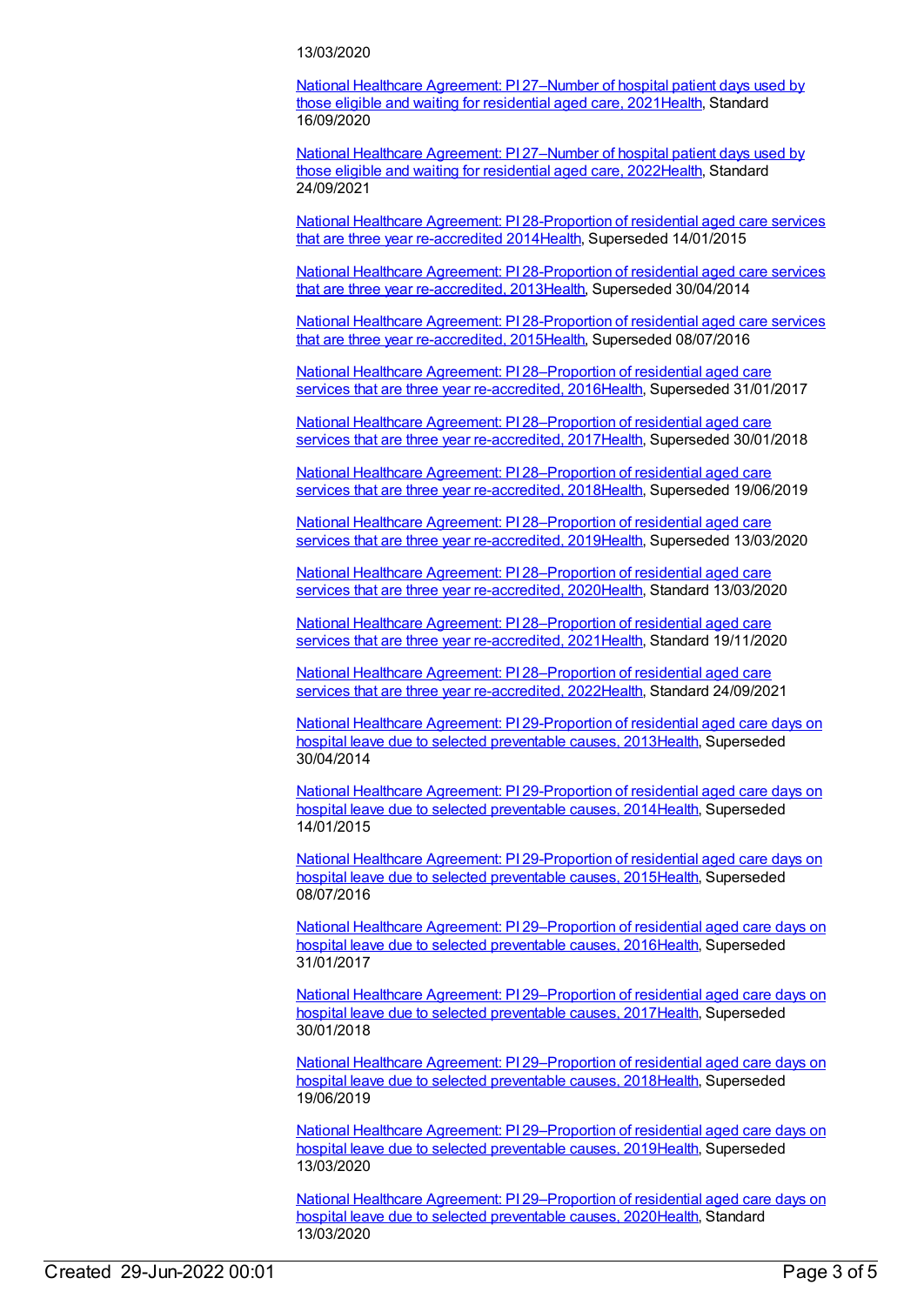National Healthcare Agreement: PI [29–Proportion](https://meteor.aihw.gov.au/content/725763) of residential aged care days on hospital leave due to selected preventable causes, 2021[Health](https://meteor.aihw.gov.au/RegistrationAuthority/12), Standard 03/07/2020

National Healthcare Agreement: PI [29–Proportion](https://meteor.aihw.gov.au/content/740752) of residential aged care days on hospital leave due to selected preventable causes, 2022[Health](https://meteor.aihw.gov.au/RegistrationAuthority/12), Standard 24/09/2021

National Healthcare Agreement: PI [30a–Elapsed](https://meteor.aihw.gov.au/content/727524) time for aged care services: residential aged care, 202[1Health](https://meteor.aihw.gov.au/RegistrationAuthority/12), Standard 19/11/2020

National Healthcare Agreement: PI [30a–Elapsed](https://meteor.aihw.gov.au/content/740750) time for aged care services: residential aged care, 202[2Health](https://meteor.aihw.gov.au/RegistrationAuthority/12), Standard 24/09/2021

National Healthcare Agreement: PI [30b–Elapsed](https://meteor.aihw.gov.au/content/725761) time for aged care services: home care packages, 202[1Health](https://meteor.aihw.gov.au/RegistrationAuthority/12), Standard 19/11/2020

National Healthcare Agreement: PI [30b–Elapsed](https://meteor.aihw.gov.au/content/740748) time for aged care services: Home Care Packages, 202[2Health](https://meteor.aihw.gov.au/RegistrationAuthority/12), Standard 24/09/2021

National Healthcare [Agreement:](https://meteor.aihw.gov.au/content/496826) PI 30-Elapsed time for aged care services, 201[3Health](https://meteor.aihw.gov.au/RegistrationAuthority/12), Superseded 30/04/2014

National Healthcare [Agreement:](https://meteor.aihw.gov.au/content/517618) PI 30-Elapsed time for aged care services, 201[4Health](https://meteor.aihw.gov.au/RegistrationAuthority/12), Superseded 14/01/2015

National Healthcare [Agreement:](https://meteor.aihw.gov.au/content/559006) PI 30-Elapsed time for aged care services, 201[5Health](https://meteor.aihw.gov.au/RegistrationAuthority/12), Superseded 08/07/2016

National Healthcare Agreement: PI [30–Elapsed](https://meteor.aihw.gov.au/content/598718) time for aged care services, 201[6Health](https://meteor.aihw.gov.au/RegistrationAuthority/12), Superseded 31/01/2017

National Healthcare Agreement: PI [30–Elapsed](https://meteor.aihw.gov.au/content/630063) time for aged care services, 201[7Health](https://meteor.aihw.gov.au/RegistrationAuthority/12), Superseded 30/01/2018

National Healthcare Agreement: PI [30–Elapsed](https://meteor.aihw.gov.au/content/658471) time for aged care services, 201[8Health](https://meteor.aihw.gov.au/RegistrationAuthority/12), Superseded 19/06/2019

National Healthcare Agreement: PI [30–Elapsed](https://meteor.aihw.gov.au/content/698876) time for aged care services, 201[9Health](https://meteor.aihw.gov.au/RegistrationAuthority/12), Superseded 16/01/2020

National Healthcare Agreement: PI [30–Elapsed](https://meteor.aihw.gov.au/content/716857) time for aged care services, 202[0Health](https://meteor.aihw.gov.au/RegistrationAuthority/12), Standard 16/01/2020

National Healthcare Agreement: PI [31-Proportion](https://meteor.aihw.gov.au/content/496824) of aged care recipients who are full pensioners relative to the proportion of full pensioners in the general population, 201[3Health](https://meteor.aihw.gov.au/RegistrationAuthority/12), Superseded 30/04/2014

National Healthcare Agreement: PI [31-Proportion](https://meteor.aihw.gov.au/content/517616) of aged care recipients who are full pensioners relative to the proportion of full pensioners in the general population, 201[4Health](https://meteor.aihw.gov.au/RegistrationAuthority/12), Superseded 14/01/2015

National Healthcare Agreement: PI [31-Proportion](https://meteor.aihw.gov.au/content/559004) of aged care recipients who are full pensioners relative to the proportion of full pensioners in the general population, 201[5Health](https://meteor.aihw.gov.au/RegistrationAuthority/12), Superseded 08/07/2016

National Healthcare Agreement: PI [31–Proportion](https://meteor.aihw.gov.au/content/598716) of aged care recipients who are full pensioners relative to the proportion of full pensioners in the general population, 201[6Health](https://meteor.aihw.gov.au/RegistrationAuthority/12), Superseded 31/01/2017

National Healthcare Agreement: PI [31–Proportion](https://meteor.aihw.gov.au/content/630065) of aged care recipients who are full pensioners relative to the proportion of full pensioners in the general population, 201[7Health](https://meteor.aihw.gov.au/RegistrationAuthority/12), Superseded 30/01/2018

National Healthcare Agreement: PI [31–Proportion](https://meteor.aihw.gov.au/content/658469) of aged care recipients who are full pensioners relative to the proportion of full pensioners in the general population, 201[8Health](https://meteor.aihw.gov.au/RegistrationAuthority/12), Superseded 19/06/2019

National Healthcare Agreement: PI [31–Proportion](https://meteor.aihw.gov.au/content/698874) of aged care recipients who are full pensioners relative to the proportion of full pensioners in the general population, 201[9Health](https://meteor.aihw.gov.au/RegistrationAuthority/12), Superseded 13/03/2020